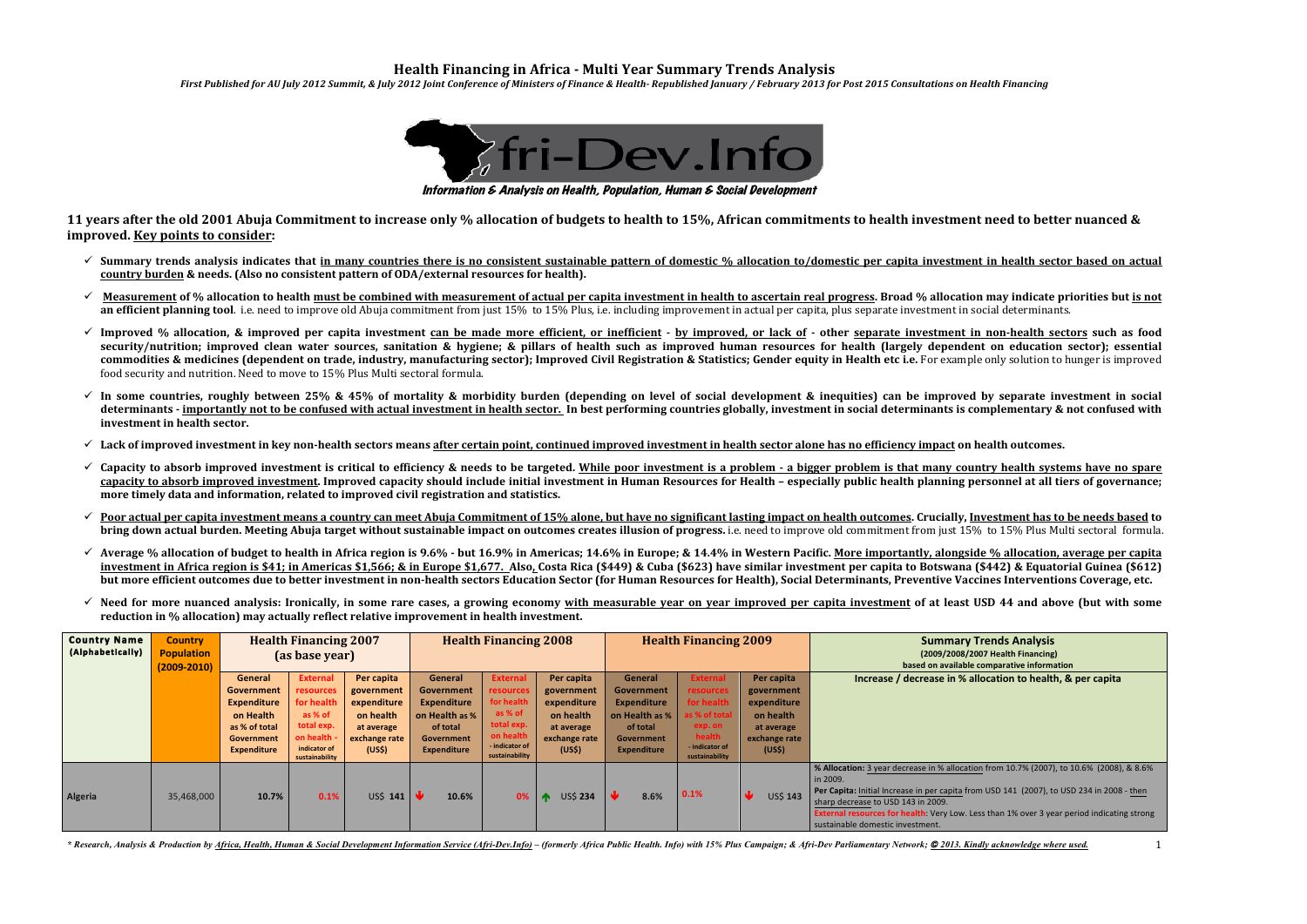| <b>Country Name</b><br>(Alphabetically) | <b>Population</b> | 2007<br><b>Health %</b><br><b>Expenditure</b> | 2007 Ext.<br><b>Resources</b><br>for Health | 2007 Actual<br><b>Per Capita</b><br>Investment | 2008 Health %<br><b>Expenditure</b> | 2008 Ext.<br><b>Resources</b><br>for Health | 2008 Actual<br><b>Per Capita</b><br>Investment | 2009 Actual<br><b>Per Capita</b><br>Investment | 2009 Ext.<br><b>Resources</b><br>for Health | 2009 Actual<br><b>Per Capita</b><br>Investment | Summary Trends Analysis: Increase / decrease in % allocation to health, &<br>per capita                                                                                                                                                                                                                                                                                                                                                                                                                                                                                                                        |
|-----------------------------------------|-------------------|-----------------------------------------------|---------------------------------------------|------------------------------------------------|-------------------------------------|---------------------------------------------|------------------------------------------------|------------------------------------------------|---------------------------------------------|------------------------------------------------|----------------------------------------------------------------------------------------------------------------------------------------------------------------------------------------------------------------------------------------------------------------------------------------------------------------------------------------------------------------------------------------------------------------------------------------------------------------------------------------------------------------------------------------------------------------------------------------------------------------|
| Angola                                  | 19,082,000        | 5.3%                                          | 3.7%                                        | US\$<br>69                                     | $\blacktriangle$<br>6.8%            | $3.0\%$                                     | $\uparrow$ US\$ 126                            | $\blacktriangle$<br>10.1%                      | 2.8%                                        | ↑ US\$ 181                                     | % Allocation: 3 year increase in % allocation from 5.3% (2007), to 6.8% (2008), & 10.1% in<br>2009.<br>Per Capita: 3 year Increase in per capita from USD 69 (2007), to USD 126 in 2008, &<br>further increase to USD 181 in 2009.                                                                                                                                                                                                                                                                                                                                                                             |
| <b>Benin</b>                            | 8,850,000         | 10.7%                                         | 21.3%                                       | US\$ 17                                        | 8.8%                                | 17.7%                                       | $\leftrightarrow$ US\$ 17                      | 9.2%                                           | 26.6%                                       | $NUS$$ 18                                      | External resources for health: Very Low. Reduced from 3.7% to 2.8% over 3 year period<br>alongside improved % & per capita indicating improved domestic investment.<br>% Allocation: Initial decrease in % allocation from 10.7% (2007), to 8.8% (2008), & up again<br>to 9.2% in 2009.<br>Per Capita: Slight Increase in per capita from USD 17 (2007), maintained at USD 17 in 2008,<br>& increase to USD 18 in 2009. (Less than USD 44 required to boost progress).<br>External resources for health: High. Fluctuating from 21.3% in 2007 to 26% in 2009 -<br>increasing dependence on external resources. |
| <b>Botswana</b>                         | 2,007,000         | 13.0%                                         | 4.0%                                        | US\$ 278 $\uparrow$                            | 16.6%                               | 4.2%                                        | <b>↑ US\$ 414</b>                              | 17.0%                                          | 19.5%                                       | <b>A US\$ 442</b>                              | % Allocation: 3 year increase in % allocation from 13.0% (2007), to 16.6% (2008), & 17.0%<br>in 2009.<br>Per Capita: 3 year Increase in per capita from USD 278 (2007), to USD 414 in 2008, &<br>further increase to USD 442 in 2009. (Improved investment in social determinants and<br>non-health sectors impacting on health would vastly improve efficiency of high<br>investment in health sector)<br>External resources for health: Significant. But Increased from 4.0% to 19.5% over 3 year,<br>but matched by improved domestic investment indicating sustainable domestic investment.                |
| <b>Burkina Faso</b>                     | 16,469,000        | 13.3%                                         | 28.3%                                       | US\$ 16 $\uparrow$                             | 16.3%                               |                                             | 29.2% <b>1</b> US\$ 22                         | 13.6%                                          | 26.0%                                       | $\bigvee$ US\$ 19                              | % Allocation: Initial increase in % allocation from 13.3% (2007), to 16.3% (2008), & then<br>decrease to 13.6% in 2009.<br>Per Capita: Initial Increase in per capita from USD 16 (2007), to USD 22 in 2008, & then<br>decrease to USD 19 in 2009. (Less than USD 44 required to boost progress).<br>External resources for health: High. Roughly a quarter or more of govt. health expenditure<br>on health over 3 years between 26.0% & 29.2%. Slight reduction over 3 years.                                                                                                                                |
| <b>Burundi</b>                          | 8,383,000         | 12.5%                                         | 40.0%                                       | US\$<br>$\overline{7}$                         | 11.8%                               |                                             | 34.5% $\leftarrow$ US\$7                       | 8.1%                                           | 45.4%                                       | $\leftrightarrow$ US\$7                        | % Allocation: 3 year decrease in % allocation from 12.5% (2007), to 11.8% (2008), to 8.1%<br>in 2009.<br>Per Capita: Same over 3 years at USD 7 (2007), USD 7 in 2008, and USD 7 in 2009. (Less<br>than USD 44 required to boost progress).<br>External resources for health: Very high. Fluctuating but rising from 40.0% in 2007 (dip to<br>34.5% in 2008) to 45.4% in 2009. External resources not sustainable. Improvement in<br>domestic resources crucial to sustainability.                                                                                                                             |
| <b>Cameroon</b>                         | 19,599,000        | 8.1%                                          | 5.2%                                        | US\$<br>14                                     | 6.1%                                | 5.5%                                        | $\bigwedge$ US\$<br><b>15</b>                  | 7.3%                                           | 10.9%                                       | ↑ US\$ 16                                      | % Allocation: Initial decrease in % allocation from 8.1% (2007), to 6.1% (2008), & then<br>slightly up to 7.3% in 2009.<br>Per Capita: Slight upward trend in per capita from USD 14 (2007), to USD 15 in 2008, & up<br>to USD 16 in 2009. Needs to be sustained and improved. (Less than USD 44 required to<br>boost progress).<br>External resources for health: Significant. Increasing over 3 years from 5.2% to 10.9%. .                                                                                                                                                                                  |
| <b>Cape Verde</b>                       | 496,000           | 10.5%                                         | 15.5%                                       | US\$ 99                                        | 10.1%                               |                                             | 14.1% <b>A</b> US\$ 111                        | 9.7%                                           | 7.4%                                        | $\leftrightarrow$ US\$ 111                     | % Allocation: 3 year decrease in % allocation from 10.5% (2007), to 10.1% (2008), to 9.7%<br>in 2009.<br>Per Capita: Actual Increase in per capita from USD 99 (2007), up to USD 111 in 2008/2009.<br>External resources for health: Low. Decreasing over 3 years from 15.5% to 7.4%                                                                                                                                                                                                                                                                                                                           |
| <b>Central African</b><br>Republic      | 4,401,000         | 11.0%                                         | 25.9%                                       | US\$                                           | $6 \div 11.0\%$                     | 31.5%   $\spadesuit$                        | <b>US\$8</b>                                   | 8.5%                                           | 10.1%                                       | $\bigvee$ US\$ 6                               | % Allocation: Decrease over 3 years in % allocation from 11% (2007 & 2008), to 8.5%<br>$(2009)$ ,<br>Per Capita: Fluctuation in per capita from USD 8 (2007), USD 8 in 2008, down to USD 6 in<br>2009. (Less than USD 44 required to boost progress).<br>External resources for health: Significnt .But decreasing over 3 years from 29.9% to 10.1%.                                                                                                                                                                                                                                                           |
| <b>Chad</b>                             | 11,227,000        | 13.8%                                         | 11.3%                                       | US\$ 18                                        | $\leftrightarrow$ 13.8%             | 5.3%                                        | $\blacklozenge$<br><b>25 US\$</b>              | 3.3%                                           | 10.4%                                       | $\bigvee$ US\$ 6                               | % Allocation: Stable over 2 years at 13.8% then drastic drop to 3.3% (2009),<br>Per Capita: Initially Up from USD 18 (2007), to USD 25 in 2008, then significant drop to USD<br>6 in 2009. (Less than USD 44 required to boost progress).<br>External resources for health: Significant. Fluctuating but decreased over 3 years from<br>11.3% in 2007 to 10.4% in 2009.                                                                                                                                                                                                                                        |
| <b>Comoros</b>                          | 735,000           | 8.4%                                          | 20.9%                                       | $US$$ 13                                       | 8.0%                                | 20.3%                                       | <b>US\$ 17</b><br>$\blacktriangle$             | 7.3%                                           | 18.2%                                       | $\bigvee$ US\$ 13                              | % Allocation: Gradual decrease over 3 years in % allocation from 8.4% (in 2007) to 8.0% in<br>2008, & 7.3% in 2009.<br>Per Capita: Fluctuating from USD 13 in 2007 up to USD 17 in 2008 & then back to USD 13 in<br>2009. (Less than USD 44 required to boost progress).<br>External resources for health: High. Decreased over 3 years from 20.9% in 2007, to 20.3%<br>in 2008, to 18.2 in 2009.                                                                                                                                                                                                              |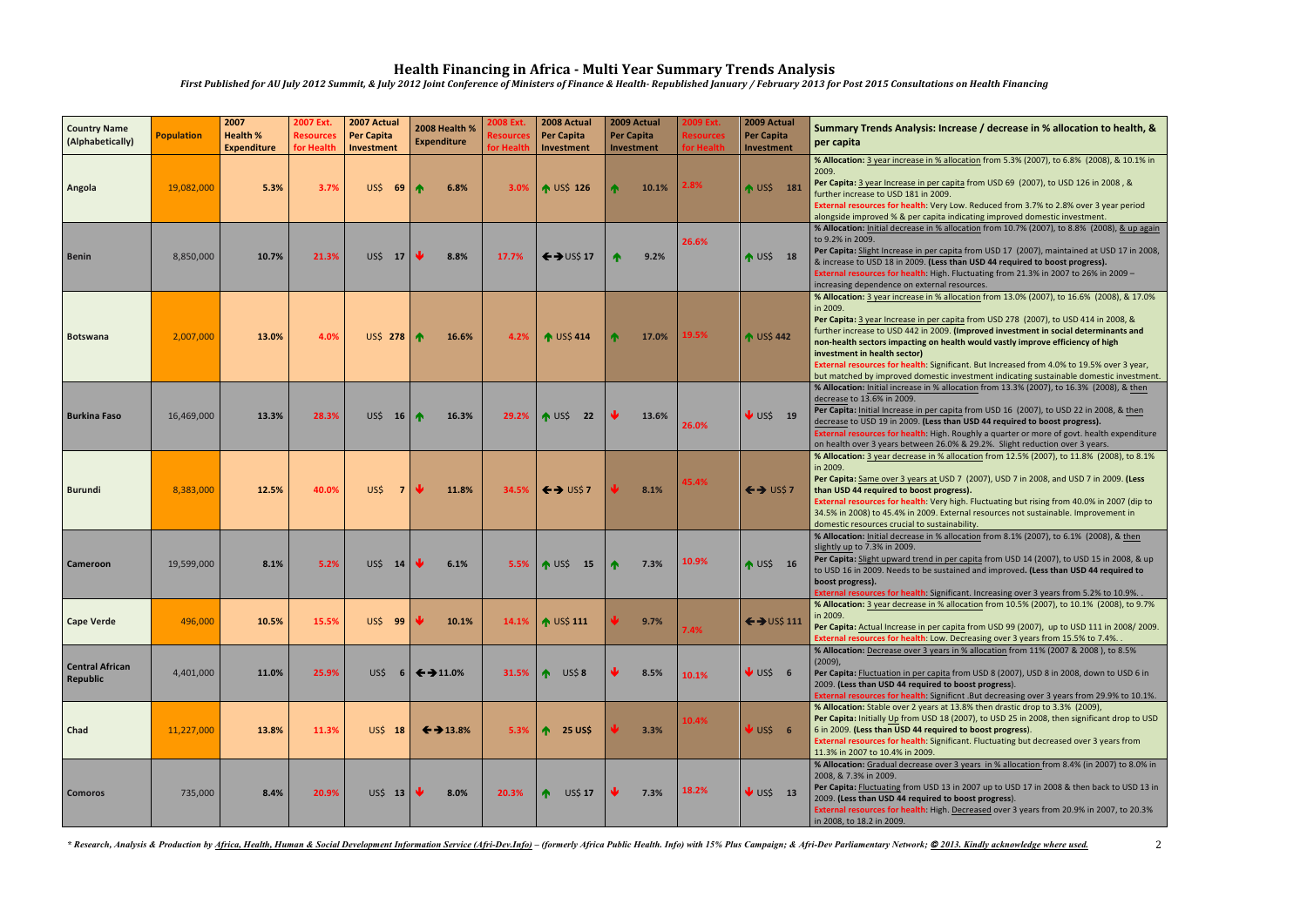| <b>Country Name</b><br>(Alphabetically) | <b>Population</b> Health % | 2007<br><b>Expenditure</b> | 2007 Ext.<br><b>Resources</b><br>for Health | 2007 Actual<br><b>Per Capita</b><br>Investment | 2008 Health %<br><b>Expenditure</b> | 2008 Ext.<br><b>Resources</b><br>for Health | 2008 Actual<br><b>Per Capita</b><br>Investment | 2009 Actual<br>Per Capita<br>Investment | 2009 Ext.<br><b>Resources</b><br>for Health | 2009Actual<br><b>Per Capita</b><br>Investment | Summary Trends Analysis: Increase / decrease in % allocation to health, &<br>per capita                                                                                                                                                                                                                                                                                                                                                                                                                                                                                                                                                             |
|-----------------------------------------|----------------------------|----------------------------|---------------------------------------------|------------------------------------------------|-------------------------------------|---------------------------------------------|------------------------------------------------|-----------------------------------------|---------------------------------------------|-----------------------------------------------|-----------------------------------------------------------------------------------------------------------------------------------------------------------------------------------------------------------------------------------------------------------------------------------------------------------------------------------------------------------------------------------------------------------------------------------------------------------------------------------------------------------------------------------------------------------------------------------------------------------------------------------------------------|
| Congo                                   | 4,043,000                  | 5.1%                       | 5.4%                                        | US\$ 36 $\uparrow$                             | 5.3%                                | 4.7%                                        | <b>US\$ 40</b><br>♠                            | $\leftrightarrow$<br>5.3%               | 7.0%                                        | $\bigcup$ US\$ 32                             | % Allocation: Gradual increase over 3 years in % allocation from 5.1% (in 2007) to 5.3%% in<br>2008, maintained at 5.3% in 2009.<br>Per Capita: Fluctuating downwards from USD 36 in 2007 up to USD 40 in 2008 and then<br>down to USD 32 in 2009. (Less than USD 44 required to boost progress).<br>External resources for health: Low. Increased over 3 years from 5.4% in 2007, with dip to<br>4.7 % in 2008, and up to 7.0% in 2009.                                                                                                                                                                                                            |
| Côte d'Ivoire                           | 19,738,000                 | 4.8%                       | 5.0%                                        | US\$ 10                                        | 4.6%                                | 5.9%                                        | $\leftrightarrow$ US\$ 10                      | 5.1%                                    | 10.5%                                       | $NUS5$ 13                                     | % Allocation: Fluctuating but gradual increase over 3 years in % allocation from 4.8% (in<br>2007) to 4.6% in 2008, & up to 5.1% in 2009.<br>Per Capita: Fluctuating upwards from USD 10 in 2007 and 2008 and up to USD 13 in 2009<br>(Less than USD 44 required to boost progress).<br>External resources for health: Significant. Increased over 3 years from 5.0% in 2007, to<br>5.9 % in 2008, and up to 10.5% in 20009.                                                                                                                                                                                                                        |
| Democratic<br><b>Republic of Congo</b>  | 65,966,000                 | 6.4%                       | 47.8%                                       |                                                | US\$ 2 $\uparrow$ 17.5%             | 18.8%                                       | $\blacklozenge$<br><b>US\$7</b>                | 12.5%                                   | 34.3%                                       | $\leftrightarrow$ US\$7                       | % Allocation: Fluctuating but increase over 3 years in % allocation from 6.4% (in 2007) to<br>17.5% in 2008, and down to 12.5% in 2009.<br>Per Capita: Upwards from USD 2 in 2007 and USD 7 in 2008 maintained USD 7 in 2009 (Less<br>than USD 44 required to boost progress).<br>External resources for health: High. Decreased over 3 years from 47.8% in 2007, to<br>18.8 % in 2008, and up again to 34.3% in 20009.                                                                                                                                                                                                                             |
| <b>Djibouti</b>                         | 889,000                    | 14.1%                      | 12.9%                                       | US\$ 54 $\uparrow$                             | 15.3%                               | 33.1%                                       | $\bigwedge$ US\$<br>61                         | 14.1%                                   | 26.3%                                       | $\bigwedge$ US\$ 65                           | % Allocation: Fluctuating with slight decrease over 3 years in % allocation from 14.1% (in<br>2007) to 15.3% in 2008, and down to 14.1% in 2009.<br>Per Capita: Upward trend from USD 54 in 2007 and USD 61 in 2008, and USD 65 in 2009.<br>External resources for health: High. Increased over 3 years from 12.9% in 2007, to 33.1 % in<br>2008, and up again to 26.3% in 20009.                                                                                                                                                                                                                                                                   |
| Egypt                                   | 81,121,000                 | 7.1%                       | 1.1%                                        | US\$ 39                                        | ₩<br>5.9%                           | 0.6%                                        | ∧<br><b>US\$41</b>                             | 5.6%                                    | 1.5%                                        | $M \cup S$ \$45                               | % Allocation: Decrease over 3 years in % allocation from 7.1% (in 2007) to 5.9% in 2008,<br>down to 5.6% in 2009.<br>Per Capita: Increase over 3 years in per Capita from USD 39 in 2007 and USD 41 in 2008, to<br>USD 45 in 2009.<br>External resources for health: Very Low. Increased slightly over 3 years from 1.1% in 2007,<br>dipping to 0.6%, and up again to 1.5% in 2009. Under 2% indicating sustainable domestic<br>investment.                                                                                                                                                                                                         |
| <b>Equatorial Guinea</b>                | 700,000                    | 6.9%                       | $4.8\%$                                     | US\$ 279 $\uparrow$                            | 7.0%                                | 2.7%                                        | <b>1</b> US\$ 420                              |                                         | 2.8%                                        | ↑ US\$ 612                                    | % Allocation: Increase over 3 years in % allocation from 6.9% (in 2007) to 7.0% in 2008,<br>maintained at 7.0% in 2009.<br>Per Capita: Increase over 3 years in per Capita from USD 279 in 2007, and USD 420 in 2008,<br>to USD 612 in 2009. (Improved investment in social determinants and non-health sectors<br>impacting on health would vastly improve efficiency of high investment in health sector)<br>External resources for health: Very Low. Decreased slightly over 3 years from 4.8% in 2007,<br>to 2.7%, and up slightly to 2.8% in 2009, alongside improved per capita. Also under 3%<br>indicating sustainable domestic investment. |
| Eritrea                                 | 5,254,000                  | 4.2%                       | 46.5%                                       | US\$                                           | 3.0%                                | 60.8%                                       | $\leftrightarrow$ US\$4                        | 3.6%                                    | 61.9%                                       | $MUS5$ 5                                      | % Allocation: Downward trend over 3 years in % allocation from 4.2% (in 2007) to 3.0% in<br>2008, and then at 3.6% in 2009.<br>Per Capita: Increase over 3 years in per Capita from USD 4 in 2007, maintained at USD 4 in<br>2008, and up to USD 5 in 2009. (Less than USD 44 required to boost progress).<br>External resources for health: Very High. Increased over 3 years from 46.5% in 2007, to<br>60.8%, and up slightly to 61.9% in 2009. Increasing dependence on external resources.                                                                                                                                                      |
| <b>Ethiopia</b>                         | 82,950,000                 | 10.2%                      | 43.9%                                       | US\$<br>5 <sub>1</sub>                         | $\bigwedge$<br>11.5%                | 40.7%                                       | <b>US\$7</b><br>∧                              | $\blacklozenge$<br>13.3%                | 38.0%                                       | $NUS5$ 8                                      | % Allocation: Upward trend over 3 years in % allocation from 10.2% (in 2007) to 11.5% in<br>2008, and then at 13.3% in 2009.<br>Per Capita: Increase over 3 years in per Capita from USD 5 in 2007, up to USD 7 in 2008, and<br>up to USD 8 in 2009. (Less than USD 44 required to boost progress).<br>External resources for health: Very High. But decreasing slightly over 3 years from 43.9% in<br>2007, to 40.7%, and further down to 38.0% in 2009.                                                                                                                                                                                           |
| Gabon                                   | 1,505,000                  | 14.0%                      | 1.5%                                        | US\$ 240                                       | 6.6%                                | 2.3%                                        | $\bigvee$ US\$ 115                             | $\leftrightarrow$ 6.6%                  | 1.7%                                        | ↑ US\$ 127                                    | % Allocation: Downward trend over 3 years in % allocation from 14.0% (in 2007), drop to<br>6.6% in 2008, and maintained at 6.6% in 2009.<br>Per Capita: Decrease over 3 years in per Capita from USD 240 in 2007, down to USD 115 in<br>2008, and up slightly to USD 127 in 2009.<br>External resources for health: Very Low. Decreased slightly over 3 years from 43.9% in<br>2007, to 40.7%, and further down to 38.0% in 2009. High, but decreasing dependence on<br>external resources.                                                                                                                                                         |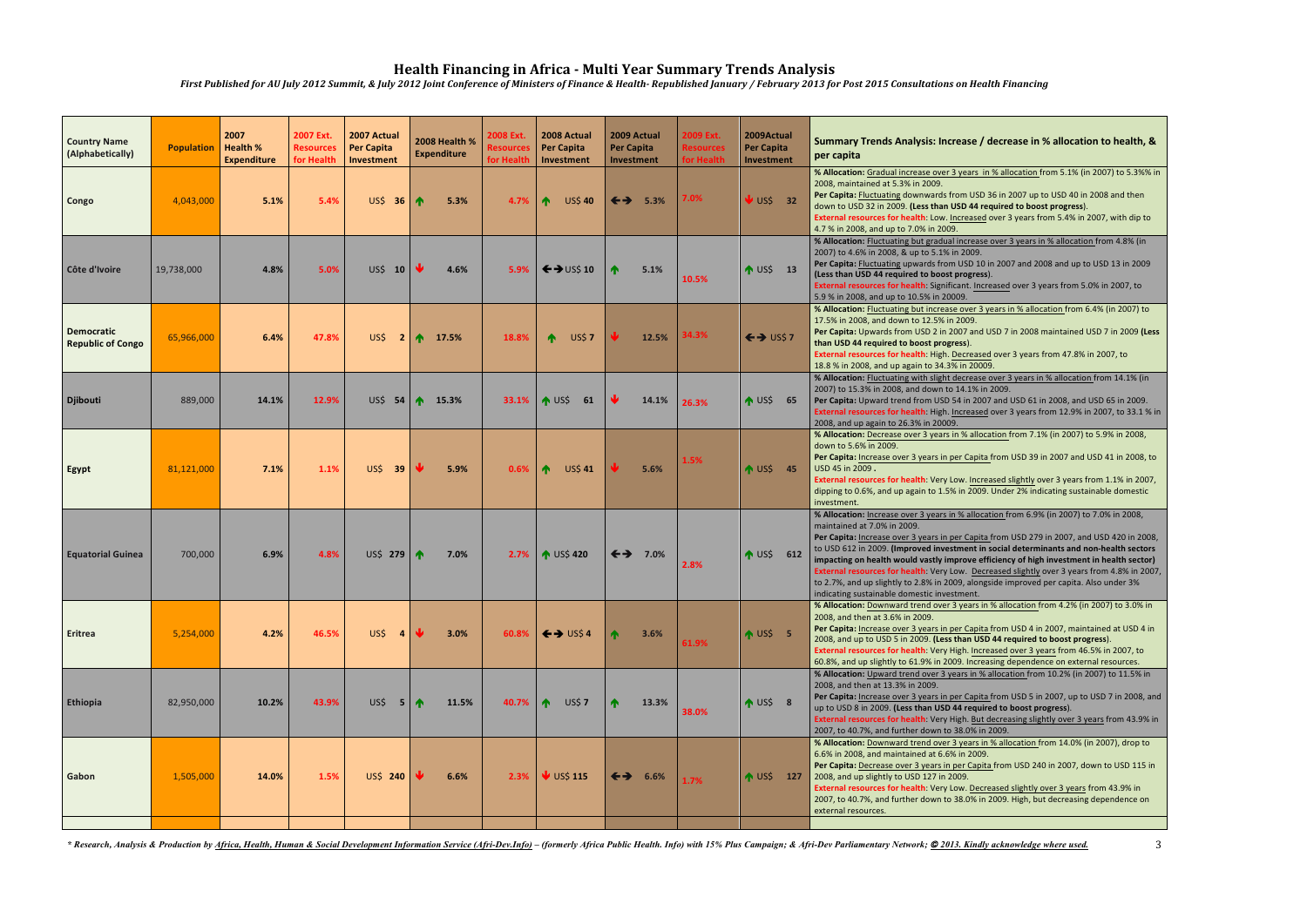| <b>Country Name</b><br>(Alphabetically) | <b>Population</b> | 2007<br><b>Health %</b><br><b>Expenditure</b> | 2007 Ext.<br><b>Resources</b><br>for Health | 2007 Actual<br><b>Per Capita</b><br><b>Investment</b> | 2008 Health %<br><b>Expenditure</b> | 2008 Ext.<br><b>Resources</b><br>for Health | 2008 Actual<br><b>Per Capita</b><br>Investment | 2009 Actual<br><b>Per Capita</b><br>Investment |       | 2009 Ext.<br><b>Resources</b><br>for Health | 2009 Actual<br>Per Capita<br>Investment |                | Summary Trends Analysis: Increase / decrease in % allocation to health, &<br>per capita                                                                                                                                                                                                                                                                                                                                                                                         |
|-----------------------------------------|-------------------|-----------------------------------------------|---------------------------------------------|-------------------------------------------------------|-------------------------------------|---------------------------------------------|------------------------------------------------|------------------------------------------------|-------|---------------------------------------------|-----------------------------------------|----------------|---------------------------------------------------------------------------------------------------------------------------------------------------------------------------------------------------------------------------------------------------------------------------------------------------------------------------------------------------------------------------------------------------------------------------------------------------------------------------------|
| Gambia                                  | 1,728,000         | 11.6%                                         | 24.3%                                       |                                                       | US\$ 10 $\leftarrow$ 11.6%          | 38.0%                                       | $\bigwedge$ US\$<br>13                         |                                                | 11.3% | 25.4%                                       |                                         | <b>US\$ 14</b> | % Allocation: Slightly downward trend over 3 years in % allocation from 11.6% (in 2007),<br>maintained in 2008, and 11.3% in 2009.<br>Per Capita: Increase over 3 years in per Capita from USD 10 in 2007, up to USD 13 in 2008,<br>and up slightly to USD 14 in 2009. (Less than USD 44 required to boost progress).<br>External resources for health: High. Fluctuating over 3 years from 24.3% in 2007, up to<br>38.0%, and down to 25.4% in 2009.                           |
| Ghana                                   | 24,392,000        | 10.7%                                         | 10.3%                                       | <b>US\$ 28</b>                                        | 8.5%                                | 14.0%                                       | $\leftrightarrow$ US\$ 28                      |                                                | 12.4% | 14.4%                                       | ↑ US\$ 31                               |                | % Allocation: Fluctuating but upward trend over 3 years in % allocation from 10.7% (in<br>2007), down to 8.5% 2008, and up to 12.4% in 2009.<br>Per Capita: Increase over 3 years in per Capita from USD 28 in 2007, maintained in 2008, &<br>up to USD 31 in 2009 (Less than USD 44 required to boost progress).<br>External resources for health: Significant. Increasing over 3 years from 10.3% in 2007, up to<br>14.0%, and up to 14.4% in 2009.                           |
| Guinea                                  | 9,982,000         | 4.7%                                          | 10.8%                                       | US\$<br>$\overline{\mathbf{3}}$                       | 4.3%                                | 10.1%                                       | $\left  \leftarrow \right\rangle$ US\$ 3       |                                                | 1.8%  | 5.3%                                        | $\frac{1}{2}$ US\$ 2                    |                | % Allocation: Downward trend over 3 years in % allocation from 4.7% (in 2007), down to<br>4.3% 2008, and 1.8% in 2009.<br>Per Capita: Decrease over 3 years in per Capita from very low USD 3 in 2007, maintained in<br>2008, & down to USD 2 in 2009 (Well less than USD 44 required to boost progress).<br>External resources for health: Low. Decreasing over 3 years from 10.8% in 2007, up to<br>10.1%, and up to 12% in 2009.                                             |
| Guinea-Bissau                           | 1,515,000         | 4.0%                                          | 35.0%                                       | US\$<br>$\overline{4}$                                | $\leftrightarrow$ 4.0%              | 52.5%                                       | $MUS5$ 5                                       |                                                | 4.1%  | 17.4%                                       | $\leftrightarrow$ US\$ 5                |                | % Allocation: Upward trend over 3 years in % allocation from 4.0% (in 2007), maintained at<br>to 4.0% 2008, and up to 4.1% in 2009.<br>Per Capita: Slight increase over 3 years in per Capita from very low USD 4 in 2007, up to<br>USD 5 in 2008, & 2009 (Well less than USD 44 required to boost progress).<br>External resources for health: High. Fluctuating over 3 years from 35.0% in 2007, up to<br>52.5%, and down to 17.4% in 2009.                                   |
| Kenya                                   | 40,513,000        | 7.8%                                          | 24.1%                                       | US\$ 14                                               | 5.8%                                | 26.8%                                       | <b>US\$ 12</b>                                 |                                                | 7.3%  | 34.0%                                       | $\sqrt{4}$ US\$ 15                      |                | % Allocation: Downward trend over 3 years in % allocation from 7.8% (in 2007), down to<br>5.8% 2008, and up slightly to 7.3% in 2009.<br>Per Capita: Slight increase over 3 years in per Capita from USD 14 in 2007, down to USD 12<br>in 2008, & up to USD 15 in 2009 (Well less than USD 44 required to boost progress).<br>External resources for health: High. Fluctuating over 3 years but increasing from 24.1% in<br>2007, up to 26.8%, and further up to 34.0% in 2009. |
| Lesotho                                 | 2,171,000         | 7.9%                                          | 11.5%                                       | <b>US\$ 30</b>                                        | 8.2%                                | 19.3%                                       | $\bigwedge$ US\$<br>38                         |                                                | 10.3% |                                             | $M$ US\$ 56                             |                | % Allocation: Upward trend over 3 years in % allocation from 7.9% (in 2007), to 8.2% 2008,<br>and up slightly to 10.3% in 2009.<br>Per Capita: Increase over 3 years in per Capita from USD 30 in 2007, to USD 38 in 2008, &<br>up to USD 56 in 2009 (Well less than USD 44 required to boost progress).<br>External resources for health: High. Increasing over 3 years from 11.5% in 2007, up to<br>19.3%, and further up to 27.3% in 2009.                                   |
| Liberia                                 | 3,994,000         | 16.6%                                         | 57.7%                                       | US\$                                                  | $6$ $\uparrow$<br>17.2%             | 47.0%                                       | $\sqrt{4}$ US\$ 9                              |                                                | 13.8% | 47.0%                                       | $\uparrow$ US\$ 10                      |                | % Allocation: Fluctuating downward trend over 3 years in % allocation from 16.6% (in<br>2007), to 17.2% 2008, and down to 13.8% in 2009.<br>Per Capita: Increase over 3 years in per Capita from USD 6 in 2007, to USD 9 in 2008, & up<br>to USD 10 in 2009 (Well less than USD 44 required to boost progress).<br>External resources for health: Very High. decreasing over 3 years from 57.7% in 2007, down<br>to 47.0%. through 2008 & 2009.                                 |
| Libya                                   | 6,355,000         | 5.4%                                          | 0%                                          | US\$ 215   1                                          | 5.5%                                | 0.1%                                        | <b>1</b> US\$ 322                              | $\leftrightarrow$ 5.5%                         |       | 1.0%                                        | $\overline{\mathsf{USS}}$ 282           |                | % Allocation: Upward trend over 3 years in % allocation from 5.4% (in 2007), to 5.5 in 2008,<br>& 2009.<br>Per Capita: Fluctuating Increase over 3 years in per Capita from USD 215 in 2007, to USD<br>322 in 2008, & to USD 282 in 2009.<br>External resources for health: Very Low. Increasing over 3 years from 0% in 2007, up to<br>0.1% in 2008 & further up to 1% in 2009.                                                                                                |
| Madagascar                              | 20,714,000        | 14.8%                                         | 17.8%                                       | US\$ 11                                               | 14.6%                               | 16.1%                                       | $\sim$ US\$<br>15                              | $\blacklozenge$                                | 14.7% | 15.1%                                       | $\bigvee$ US\$ 11                       |                | % Allocation: Level trend over 3 years in % allocation from 14.8% (in 2007), 14.6% 2008,<br>and up slightly to 14.7% in 2009.<br>Per Capita: Fluctuation over 3 years in per Capita from USD 11 in 2007, to USD 15 in 2008,<br>& down again to USD 11 in 2009 (Well less than USD 44 required to boost progress).<br>External resources for health: Significant. Decreasing over 3 years from 17.8% in 2007, to<br>16.1%, & 15.1% in 2009.                                      |
| <b>Malawi</b>                           | 14,901,000        | 11.9%                                         | 59.9%                                       | US\$ 10 $\uparrow$                                    | 12.1%                               | 88.9%                                       | $\bigwedge$<br>US\$ 11                         |                                                | 14.2% | 80.0%                                       | ↑ US\$ 17                               |                | % Allocation: Upward trend over 3 years in % allocation from 11.9% (in 2007), to 12.1%<br>2008, and up slightly to 14.2% in 2009.<br>Per Capita: Increase over 3 years in per Capita from USD 10 in 2007, to USD 11 in 2008, &<br>up to USD 17 in 2009 (Well less than USD 44 required to boost progress).                                                                                                                                                                      |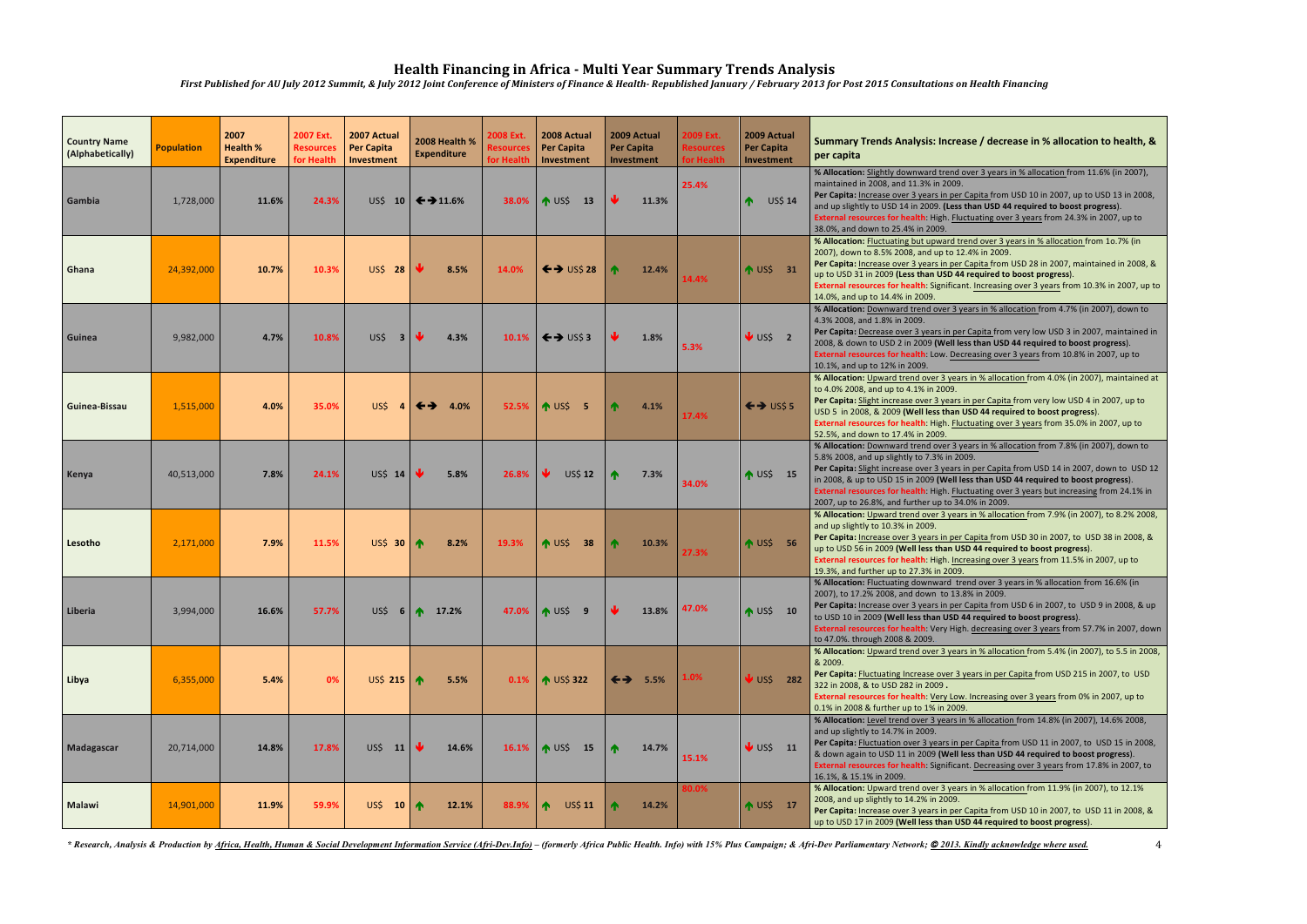|                                         |                   |                                               |                                             |                                                |                                     |                                                    |                                                |                                                |                                             |                                                | External resources for health: Very High. Increasing over 3 years from 59.9% in 2007, up to<br>88.9%, & 80.0.% in 2009. Indicating strong dependence on External support.                                                                                                                                                                                                                                                                                                                                    |
|-----------------------------------------|-------------------|-----------------------------------------------|---------------------------------------------|------------------------------------------------|-------------------------------------|----------------------------------------------------|------------------------------------------------|------------------------------------------------|---------------------------------------------|------------------------------------------------|--------------------------------------------------------------------------------------------------------------------------------------------------------------------------------------------------------------------------------------------------------------------------------------------------------------------------------------------------------------------------------------------------------------------------------------------------------------------------------------------------------------|
| <b>Country Name</b><br>(Alphabetically) | <b>Population</b> | 2007<br><b>Health %</b><br><b>Expenditure</b> | 2007 Ext.<br><b>Resources</b><br>for Health | 2007 Actual<br><b>Per Capita</b><br>Investment | 2008 Health %<br><b>Expenditure</b> | <b>2008 Ext.</b><br><b>Resources</b><br>for Health | 2008 Actual<br><b>Per Capita</b><br>Investment | 2009 Actual<br><b>Per Capita</b><br>Investment | 2009 Ext.<br><b>Resources</b><br>for Health | 2009 Actual<br><b>Per Capita</b><br>Investment | Summary Trends Analysis: Increase / decrease in % allocation to health, &<br>per capita                                                                                                                                                                                                                                                                                                                                                                                                                      |
| Mali                                    | 15,370,000        | 11.8%                                         | 19.8%                                       | US\$<br>18                                     | 11.1%                               | 22.2%                                              | $\leftrightarrow$ US\$ 18                      | 10.0%                                          | 26.3%                                       | $\sqrt{}$ US\$ 16                              | % Allocation: Downward trend over 3 years in % allocation from 11.8% (in 2007), to 11.1%<br>2008, to 10.0% in 2009.<br>Per Capita: Decrease over 3 years in per Capita from USD 18 in 2007, & 2008, & down to<br>USD 17 in 2009 (Well less than USD 44 required to boost progress).<br>External resources for health: High. Increasing over 3 years from 19% in 2007, up to 22.2%,<br>& 26.3% in 2009. Indicating growing dependence on External support.                                                    |
| Mauritania                              | 3,460,000         | 5.3%                                          | 13.3%                                       | US\$ 14                                        | 4.9%                                | 27.4%                                              | $M$ US\$<br>17                                 | 7.3%                                           | 14.4%                                       | ↑ US\$ 20                                      | % Allocation: Upward trend over 3 years in % allocation from 5.3% (in 2007), to 4.9% 2008,<br>& 7.3% in 2009.<br>Per Capita: Increase over 3 years in per Capita from USD 4 in 2007, to USD 17 in 2008, & up<br>to USD 20 in 2009 (Well less than USD 44 required to boost progress).<br>External resources for health: Significant. Fluctuating but Increasing trend over 3 years<br>from 13.3% in 2007, up to 27.4% in 2008, & 14.4.% in 2009                                                              |
| <b>Mauritius</b>                        | 1,299,000         | 9.3%                                          | 1.8%                                        | US\$ 121 $\vert$                               | 8.3%                                | 2.0%                                               | ↑ US\$ 140                                     | $\leftrightarrow$<br>8.3%                      | 1.6%                                        | ↑ US\$ 142                                     | % Allocation: Slightly downward trend over 3 years in % allocation from 9.3% (in 2007), to<br>8.23% 2008, & 2009.<br>Per Capita: Increase over 3 years in per Capita from USD 121 in 2007, to USD 140 in 2008,<br>& up to USD 142 in 2009.<br>External resources for health: Very Low. Decreasing over 3 years from 1.8% in 2007, up<br>slightly to 2.0% in 2008, then down to 1.6% in 2009. Indicating strong domestic investment.                                                                          |
| <b>Morocco</b>                          | 31,951,000        | 6.2%                                          | 1.4%                                        | US\$ 40 $\uparrow$                             | 6.6%                                | 0.2%                                               | <b>1</b> US\$ 54                               | 7.2%                                           | 0.2%                                        | ↑ US\$ 59                                      | % Allocation: Upward trend over 3 years in % allocation from 6.2% (in 2007), to 6.6% 2008,<br>& up 7.2% in 2009.<br>Per Capita: Increase over 3 years in per Capita from USD 40 in 2007, to USD 54 in 2008, &<br>up to USD 59 in 2009.<br>External resources for health: Low. Decreasing over 3 years from 1.4% in 2007, to 0.2%, &<br>0.2% in 2009. Indicating strong domestic investment.                                                                                                                  |
| Mozambique                              | 23,391,000        | 12.6%                                         | 57.8%                                       |                                                | US\$ 13 $\leftarrow$ 12.6%          | 80.8%                                              | $NUS5$ 15                                      | 12.2%                                          | 33.6%                                       | $NUSS$ 17                                      | % Allocation: Level trend over 3 years in % allocation from 12.6% (in 2007) & 2008, to 12.2<br>in 2009.<br>Per Capita: Increase over 3 years in per Capita from USD 13 in 2007, to USD 17 in 2008, &<br>up to USD 17 in 2009.<br>External resources for health: High. Fluctuating decrease over 3 years from 57.8% in 2007,<br>to 80.8%, & 33.6% in 2009. Indicating slightly improved domestic investment.                                                                                                  |
| Namibia                                 | 2,283,000         | 11.1%                                         | 10.6%                                       | US\$ 134 $\uparrow$                            | 12.1%                               | 21.4%                                              | ↑ US\$ 155                                     | $\leftrightarrow$ 12.1%                        | 12.6%                                       | ↑ US\$ 163                                     | % Allocation: Upward trend over 3 years in % allocation from 11.1% (in 2007), to 12.1% in<br>2008, & 2009.<br>Per Capita: Increase over 3 years in per Capita from USD 134 in 2007, to USD 155 in 2008,<br>& up to USD 163 in 2009.<br>External resources for health: Significant. Fluctuating but decreasing over 3 years from<br>10.6% in 2007, up to 21.4%, in 2008, & down to 12.6% in 2009.                                                                                                             |
| <b>Niger</b>                            | 15,512,000        | 12.4%                                         | 74.9%                                       | US\$                                           | $9$ $\uparrow$<br>14.8%             | 26.3%                                              | ↑ US\$ 12                                      | 11.1%                                          | 19.9%                                       | $\bigvee$ US\$ 10                              | % Allocation: Fluctuating but downward trend over 3 years in % allocation from 12.4% (in<br>2007), to 14.8% 2008, & up 11.1% in 2009.<br>Per Capita: Fluctuating Increase over 3 years in per Capita from USD 9 in 2007, to USD 12 in<br>2008, & down to USD 10 in 2009. (Well less than USD 44 required to boost progress).<br>External resources for health: Significant . But decreasing over 3 years from 74.9% in 2007,<br>to 26.3%, & 19.9% in 2009. Indicating slightly improved domestic investment. |
| Nigeria                                 | 158,423,000       | 6.5%                                          | 2.2%                                        | US\$ 19                                        | 6.4%                                | 4.6%                                               | ↑ US\$ 27                                      | 5.9%                                           | 5.1%                                        | $\overline{\mathsf{V}}$ US\$ 23                | % Allocation: Downward trend over 3 years in % allocation from 6.5% (in 2007), to 6.4%<br>2008, & down to 5.9% in 2009.<br>Per Capita: Fluctuating Increase over 3 years in per Capita from USD 19 in 2007, to USD 27<br>in 2008, & down to USD 23 in 2009. (Well less than USD 44 required to boost progress).<br>External resources for health: Low, but Increasing over 3 years from 2.2% in 2007, to 4.6%<br>in 2008, & 5.1% in 2009. Indicating growing external support                                |
| Rwanda                                  | 10,624,000        | 19.5%                                         | 52.3%                                       | $US$$ 18                                       | 18.2%                               | 42.6%                                              | <b>US\$ 22</b><br>∧                            | 20.1%                                          | 49.0%                                       | $NUSS$ 25                                      | % Allocation: Upward trend over 3 years in % allocation from 19.5% (in 2007), to 18.2%<br>2008, & up to 20.1% in 2009.<br>Per Capita: Increase over 3 years in per Capita from USD 18 in 2007, to USD 22 in 2008, &<br>USD 25 in 2009. (Well less than USD 44 required to boost progress).<br>External resources for health: Very High, but decreasing over 3 years from 52.3% in 2007,<br>to 42.6% in 2008, & 49.0% in 2009.                                                                                |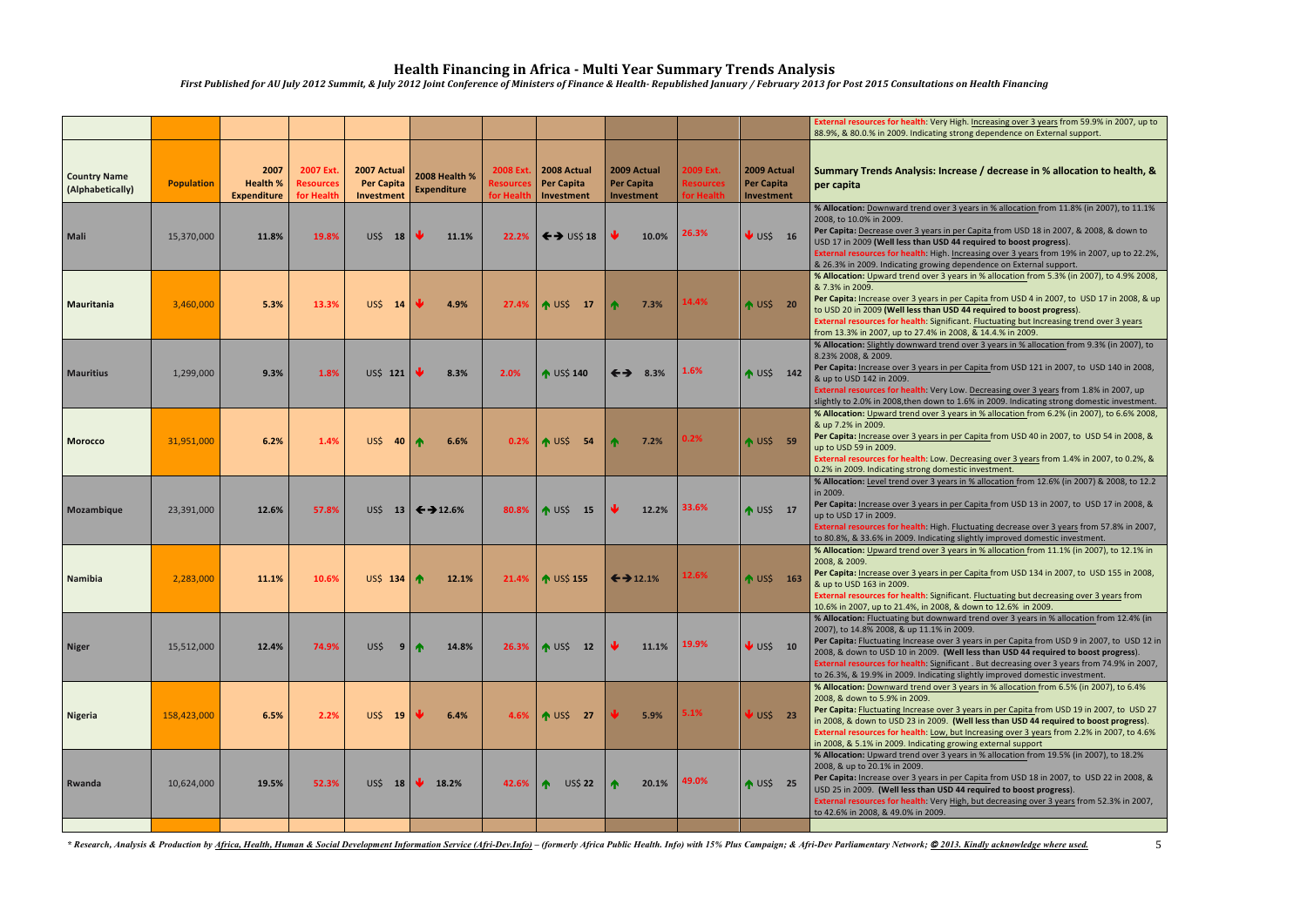| <b>Country Name</b><br>(Alphabetically) | <b>Population</b> | 2007<br><b>Health %</b><br><b>Expenditure</b> | 2007 Ext.<br><b>Resources</b><br>for Health | Investment          | 2007 Actual   2008 Health %<br>Per Capita   Expenditure | <b>2008 Ext.</b><br><b>Resources</b><br>for Health | 2008 Actual<br>Per Capita<br>Investment | 2009 Actual<br><b>Per Capita</b><br>Investment | 2009 Ext.<br><b>Resources</b><br>for Health | 2009 Actual<br><b>Per Capita</b><br>Investment | Summary Trends Analysis: Increase / decrease in % allocation to health, &<br>per capita                                                                                                                                                                                                                                                                                                                                                                                        |
|-----------------------------------------|-------------------|-----------------------------------------------|---------------------------------------------|---------------------|---------------------------------------------------------|----------------------------------------------------|-----------------------------------------|------------------------------------------------|---------------------------------------------|------------------------------------------------|--------------------------------------------------------------------------------------------------------------------------------------------------------------------------------------------------------------------------------------------------------------------------------------------------------------------------------------------------------------------------------------------------------------------------------------------------------------------------------|
| Sao Tome and<br><b>Principe</b>         | 165,000           | 13.2%                                         | 21.7%                                       |                     | US\$ 48 $\leftarrow$ 13.2%                              | 24.5%                                              | $\vee$ uss<br>36                        | $\leftrightarrow$ 13.2%                        | 37.9%                                       | 1 US\$ 37                                      | % Allocation: Level trend over 3 years in % allocation 13.2 (in 2007), to 13.2 in 2009.<br>Per Capita: Fluctuating decrease over 3 years in per Capita from USD 48 in 2007, to USD 36<br>in 2008 to USD 37 in 2009. (Just under USD 44 required to boost progress).<br>External resources for health: High & Increasing over 3 years from 21.7% in 2007, to 24.5%<br>in 2008, & 37.9% in 2009. Indicating growing external support                                             |
| Senegal                                 | 12,434,000        | 12.1%                                         | 8.5%                                        | US\$ 30             | 11.9%                                                   | 11.4%                                              | $\bigwedge$ US\$<br>34                  | 11.6%                                          | 14.5%                                       | $\sqrt{US5}$ 32                                | % Allocation: Slight downward trend over 3 years in % allocation from 12.1% (in 2007), to<br>11.9% in 2008, & down to 11.6% in 2009.<br>Per Capita: Fluctuating Increase over 3 years in per Capita from USD 30 in 2007, to USD 34<br>in 2008, & down to USD 32 in 2009. (Just under than USD 44 required to boost progress).<br>External resources for health: Significant. Increasing over 3 years from 8.5% in 2007, to<br>11.4% in 2008, & 14.5% in 2009.                  |
| <b>Seychelles</b>                       | 87,000            | 8.9%                                          | 2.2%                                        | US\$ 396   1        | 10.1%                                                   | 1.6%                                               | $\bigvee$ US\$ 344                      | 9.0%                                           | 6.2%                                        | <b>V</b> US\$ 279                              | % Allocation: Fluctuating but upward trend over 3 years in % allocation from 8.9% (in<br>2007), to 10.1% 2008, & down to 9.0% in 2009.<br>Per Capita: Fluctuating derease over 3 years in per Capita from USD 396 in 2007, to USD<br>344 in 2008, & down to USD 279 in 2009.<br>External resources for health: Low, but Increasing over 3 years from 2.2% in 2007, to 1.6%<br>in 2008, & 6.2% in 2009. Indicating growing external support                                     |
| Sierra Leone                            | 5,868,000         | 7.8%                                          | 31.3%                                       | US\$                | 4.2%                                                    | 17.0%                                              | $\bigvee$ US\$ 3                        | 6.4%                                           | 20.1%                                       | $NUS5$ 5                                       | % Allocation: Downward trend over 3 years in % allocation from 7.8% (in 2007), to 4.2% in<br>2008, & to 6.4% in 2009.<br>Per Capita: Fluctuating Increase over 3 years in per Capita from USD 4 in 2007, to USD 3 in<br>2008, & USD 5 in 2009. (Well less than USD 44 required to boost progress).<br>External resources for health: Significant, but Increasing over 3 years from 31.3% in 2007,<br>to 17.0% in 2008, & 20.1% in 2009. Indicating decreasing external support |
| <b>Somalia</b>                          | 9,331,000         | N/Av                                          | N/Av                                        | N/Av                | N/Av                                                    | N/Av                                               |                                         | $N/Av$ N/Av                                    | N/Av                                        | N/Av                                           | N/Av                                                                                                                                                                                                                                                                                                                                                                                                                                                                           |
| <b>South Africa</b>                     | 50,133,000        | 10.8%                                         | 0.8%                                        | US\$ 206            | 10.4%                                                   | 1.2%                                               | $\overline{\mathsf{V}}$ US\$ 182        | 11.4%                                          | 1.8%                                        | ↑ US\$ 228                                     | % Allocation: Fluctuating upward trend over 3 years in % allocation from 10.8% (in 2007),<br>to 10.4% in 2008, & to 11.4% in 2009.<br>Per Capita: Fluctuating Increase over 3 years in per Capita from USD 206 in 2007, to USD<br>182 in 2008, & USD 228 in 2009.<br>External resources for health: Very Low, but Increasing slightly over 3 years from 0.8% in<br>2007, to 1.2.% in 2008, & 1.8% in 2009. Indicating increasing external support                              |
| <b>South Sudan</b>                      | N/Av              | N/Av                                          | N/Av                                        | N/Av                | N/Av                                                    | N/Av                                               |                                         | $N/Av$ N/Av                                    | N/Av                                        | N/Av                                           | N/Av                                                                                                                                                                                                                                                                                                                                                                                                                                                                           |
| Sudan/+ South                           | 43,552,000        | 6.1%                                          | 10.2%                                       | US\$ 15 $\uparrow$  | 9.8%                                                    | 4.3%                                               | <b>1</b> US\$ 32                        | 9.9%                                           | 3.8%                                        | $\bigvee$ US\$ 26                              | % Allocation: Upward trend over 3 years in % allocation from 6.1% (in 2007), to 9.8% in<br>2008, & to 9.9% in 2009.<br>Per Capita: Fluctuating Increase over 3 years in per Capita from USD 15 in 2007, to USD 32<br>in 2008, & USD 26 in 2009. (Well less than USD 44 required to boost progress).<br>External resources for health: Low. Iecreasing over 3 years from 10.2% in 2007, to 4.3% in<br>2008, & 3.8% in 2009. Indicating decreasing external support              |
| Swaziland                               | 1,186,000         | 9.1%                                          | 7.9%                                        | <b>US\$ 95</b>      | 8.5%                                                    | 11.1%                                              | V US\$<br>86                            | 10.1%                                          | 11.4%                                       | ↑ US\$ 112                                     | % Allocation: Fluctuating upward trend over 3 years in % allocation from 9.1% (in 2007), to<br>8.5% in 2008, & to 10.1% in 2009.<br>Per Capita: Fluctuating Increase over 3 years in per Capita from USD 95 in 2007, to USD 86<br>in 2008, & USD 112 in 2009.<br>External resources for health: Significant, but Increasing over 3 years from 7.9% in 2007, to<br>11.1% in 2008, & 11.4% in 2009. Indicating increasing external support                                       |
| <b>Togo</b>                             | 6,028,000         | 7.7%                                          | 10.1%                                       | US\$<br>8           | 8.0%                                                    |                                                    | 14.1% 15\$ 9                            | 15.4%                                          | 13.6%                                       | $NUS5$ 18                                      | % Allocation: Upward trend over 3 years in % allocation from 7.7% (in 2007), to 8.0% in<br>2008, & to 15.4% in 2009.<br>Per Capita: Increase over 3 years in per Capita from USD 8 in 2007, to USD 9 in 2008, &<br>USD 18 in 2009. (Well less than USD 44 required to boost progress).<br>External resources for health: Significant, but slightly increasing over 3 years from 10.1% in<br>2007, to 14.1% in 2008, & 13.6% in 2009. Indicating increasing external support    |
| <b>Tunisia</b>                          | 10,481,000        | 9.1%                                          | 1.4%                                        | US\$ 107 $\uparrow$ | 10.4%                                                   |                                                    | 0.5% 15\$ 134                           | 10.7%                                          | 1.2%                                        | $\bigvee$ US\$ 133                             | % Allocation: Upward trend over 3 years in % allocation from 9.1% (in 2007), to 10.4% in<br>2008, & to 10.7% in 2009.<br>Per Capita: Fluctuating Increase over 3 years in per Capita from USD 107 in 2007, to USD<br>134 in 2008, & USD 133 in 2009.<br>External resources for health: Very Low, & decreasing over 3 years from 1.4% in 2007, to<br>0.5% in 2008, & 1.2% in 2009.                                                                                              |